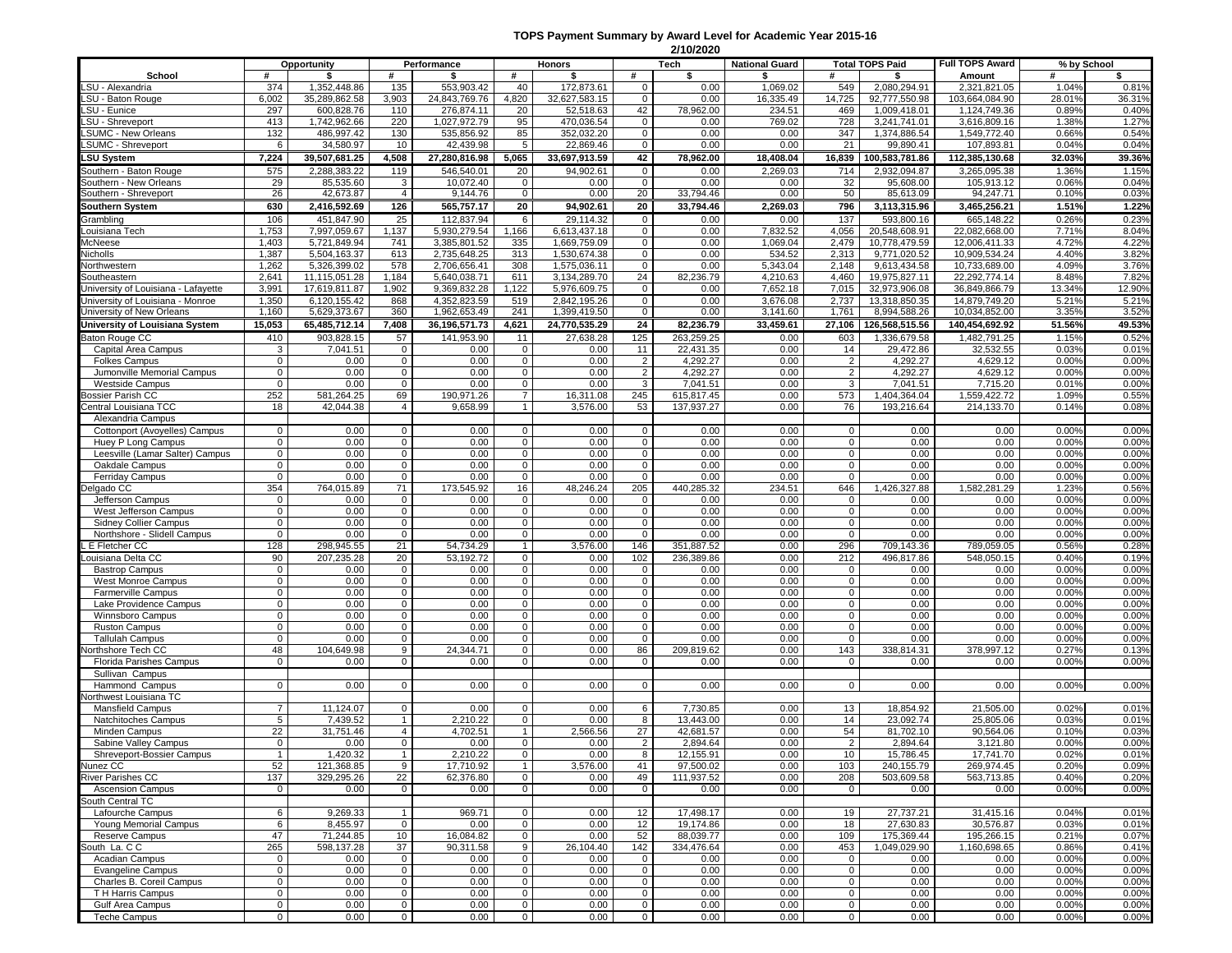## **TOPS Payment Summary by Award Level for Academic Year 2015-16**

|                                                                       | 2/10/2020                      |                      |                            |                    |                                |                       |                            |                       |                       |                             |                        |                            |                |                |
|-----------------------------------------------------------------------|--------------------------------|----------------------|----------------------------|--------------------|--------------------------------|-----------------------|----------------------------|-----------------------|-----------------------|-----------------------------|------------------------|----------------------------|----------------|----------------|
|                                                                       |                                | Opportunity          |                            | Performance        |                                | Honors                |                            | Tech                  | <b>National Guard</b> |                             | <b>Total TOPS Paid</b> | <b>Full TOPS Award</b>     |                | % by School    |
| School                                                                | #                              | \$                   | #                          | \$                 | #                              | \$                    | #                          | \$                    | \$                    | #                           | \$                     | Amount                     | #              | \$             |
| Lafayette Campus                                                      | $\mathbf 0$                    | 0.00                 | $\mathbf 0$                | 0.00               | $\mathbf 0$                    | 0.00                  | $\mathbf 0$                | 0.00                  | 0.00                  | $\mathbf{0}$                | 0.00                   | 0.00                       | 0.00%          | 0.00%          |
| Sowella Tech CC<br>Morgan Smith Campus                                | 164<br>$\mathbf{0}$            | 391,568.66<br>0.00   | 45<br>$\mathbf{0}$         | 107.138.11<br>0.00 | $\overline{2}$<br>$\mathbf{0}$ | 7,152.01<br>0.00      | 266<br>$\mathbf{0}$        | 620.829.76<br>0.00    | 0.00<br>0.00          | 477<br>$\mathbf{0}$         | 1,126,688.54<br>0.00   | 1,248,414.28<br>0.00       | 0.91%<br>0.00% | 0.44%<br>0.00% |
| <b>LCTC System</b>                                                    | 2,015                          | 4,490,100.56         | 381                        | 952,116.68         | 49                             | 138,746.57            | 1,605                      | 3,661,816.40          | 234.51                | 4,050                       | 9,243,014.72           | 10,263,038.30              | 7.70%          | 3.62%          |
| Centenary                                                             | 78                             | 330.250.87           | 50                         | 236.830.43         | 90                             | 467,106.63            | $\mathbf{0}$               | 0.00                  | 0.00                  | 218                         | 1,034,187.93           | 1.155,912.00               | 0.41%          | 0.40%          |
| Dillard                                                               | 103                            | 436,475.05           | 30                         | 143,054.12         | 8                              | 39,390.90             | $\mathbf{0}$               | 0.00                  | 0.00                  | 141                         | 618,920.07             | 692,848.00                 | 0.27%          | 0.24%          |
| Gallaudet                                                             | 3                              | 12,785.00            | $\mathbf 0$                | 0.00               | $\mathbf{1}$                   | 5,914.00              | $\mathbf 0$                | 0.00                  | 0.00                  | $\overline{4}$              | 18,699.00              | 18,699.00                  | 0.01%          | 0.01%          |
| Louisiana College                                                     | 198                            | 811.311.29           | 91                         | 424,004.68         | 63                             | 327,291.70            | $\mathbf{0}$               | 0.00                  | 0.00                  | 352                         | 1,562,607.67           | 1,741,336.00               | 0.67%          | 0.61%          |
| Loyola                                                                | 316                            | 1,341,266.99         | 168                        | 781,390.60         | 218                            | 1,088,088.89          | $\mathbf 0$                | 0.00                  | 0.00                  | 702                         | 3,210,746.48           | 3,589,194.00               | 1.34%          | 1.26%          |
| <b>NO Bapt. Seminary</b>                                              | 15                             | 58,343.07            | 7                          | 32,229.88          | 4                              | 21,073.95             | $\mathbf 0$                | 0.00                  | 0.00                  | 26                          | 111,646.90             | 123,422.00                 | 0.05%          | 0.04%          |
| Univ. of Holy Cross                                                   | 91                             | 385.373.25           | 23                         | 105,666.58         | $\overline{7}$                 | 34,567.92             | $\mathbf 0$                | 0.00                  | 0.00                  | 121                         | 525,607.75             | 587.420.69                 | 0.23%          | 0.21%          |
| Our Lady of the Lake                                                  | 226                            | 888.506.07           | 90                         | 392,569.90         | 24                             | 115,906.71            | $\mathbf 0$                | 0.00                  | 0.00                  | 340                         | 1,396,982.68           | 1,565,383.00               | 0.65%          | 0.55%          |
| Rochester Institute<br>St. Joseph Seminary                            | 0<br>10                        | 0.00<br>45,558.07    | $\mathbf 0$<br>11          | 0.00<br>46,720.82  | $\overline{2}$<br>14           | 8,871.00<br>73,758.82 | $\mathbf 0$                | 0.00<br>0.00          | 0.00                  | $\overline{2}$              | 8,871.00<br>166.037.71 | 8,871.00                   | 0.00%          | 0.00%          |
| Tulane                                                                | 98                             | 424,396.39           | 49                         | 232,380.72         | 514                            | 2,645,208.99          | $\mathbf 0$<br>$\mathbf 0$ | 0.00                  | 0.00<br>0.00          | 35<br>661                   | 3,301,986.10           | 186,719.00<br>3,698,158.00 | 0.07%<br>1.26% | 0.06%<br>1.29% |
| Xavier                                                                | 336                            | 1,411,711.67         | 272                        | 1,321,317.12       | 165                            | 858,106.12            | $\mathbf 0$                | 0.00                  | 0.00                  | 773                         | 3,591,134.91           | 4,009,867.68               | 1.47%          | 1.41%          |
| <b>Private Schools</b>                                                | 1.474                          | 6,145,977.72         | 791                        | 3,716,164.85       | 1,110                          | 5,685,285.63          | $\mathbf 0$                | 0.00                  | 0.00                  | 3,375                       | 15,547,428.20          | 17,377,830.37              | 6.42%          | 6.08%          |
| Academy of Interactive Entertainment                                  | 5                              | 7,976.52             | 3                          | 4,142.28           | $\mathbf 0$                    | 0.00                  | 9                          | 14,357.74             | 0.00                  | 17                          | 26,476.54              | 34,910.00                  | 0.03%          | 0.01%          |
| Aveda Institute - Baton Rouge                                         | $\overline{4}$                 | 4,785.90             | $\mathbf{1}$               | 1,773.47           | $\mathbf 0$                    | 0.00                  | 9                          | 10,844.01             | 0.00                  | 14                          | 17,403.38              | 21,519.50                  | 0.03%          | 0.01%          |
| Aveda Institute - Covington                                           | 0                              | 0.00                 | $\mathbf 0$                | 0.00               | $\mathbf 0$                    | 0.00                  | $\overline{2}$             | 2,168.80              | 0.00                  | $\overline{2}$              | 2,168.80               | 3,441.00                   | 0.00%          | 0.00%          |
| Aveda Institute - Hammond                                             | $\mathbf{1}$                   | 448.30               | $\mathbf 0$                | 0.00               | $\mathbf 0$                    | 0.00                  | $\mathbf{1}$               | 448.30                | 0.00                  | $\overline{2}$              | 896.60                 | 1,720.50                   | 0.00%          | 0.00%          |
| Aveda Institute - Lafayette                                           | 12                             | 11,417.52            | 3                          | 4,289.30           | 0                              | 0.00                  | 15                         | 15,254.35             | 0.00                  | 30                          | 30,961.17              | 39,971.50                  | 0.06%          | 0.01%          |
| Aveda Institute - New Orleans                                         | 4                              | 2,491.91             | $\mathbf 0$                | 0.00               | $\overline{0}$                 | 0.00                  | $\overline{2}$             | 2,168.80              | 0.00                  | 6                           | 4,660.71               | 7,455.50                   | 0.01%          | 0.00%          |
| Ayers Career College                                                  | 0                              | 0.00                 | $\mathbf 0$                | 0.00               | 0                              | 0.00                  | $\overline{4}$             | 3,315.80              | 0.00                  | $\overline{4}$              | 3,315.80               | 3,441.00                   | 0.01%          | 0.00%          |
| Blue Cliff College - Lafayette                                        | 0                              | 0.00                 | $\mathbf 0$                | 0.00               | 0                              | 0.00                  | 3                          | 3,315.80              | 0.00                  | 3                           | 3,315.80               | 3,441.00                   | 0.01%          | 0.00%          |
| Blue Cliff College - Metairie                                         | $\overline{2}$                 | 1,021.80             | $\mathbf 0$                | 0.00               | 0                              | 0.00                  | $\overline{2}$             | 2,168.80              | 0.00                  | $\overline{4}$              | 3,190.60               | 3,441.00                   | 0.01%          | 0.00%          |
| Blue Cliff College - Alexandria                                       | 1                              | 1,595.30             | $\mathbf 0$                | 0.00               | $\mathsf 0$                    | 0.00                  | $\mathbf{1}$               | 573.50                | 0.00                  | $\overline{2}$              | 2,168.80               | 2,294.00                   | 0.00%          | 0.00%          |
| Blue Cliff College - Houma                                            | $\mathbf{0}$                   | 0.00                 | $\mathbf 0$                | 0.00               | $\mathbf 0$                    | 0.00                  | $\mathbf{1}$               | 1,595.30              | 0.00                  | $\mathbf{1}$                | 1,595.30               | 1,720.50                   | 0.00%          | 0.00%          |
| Blue Cliff College - Shreveport                                       | $\mathbf 0$                    | 0.00                 | $\mathbf{0}$               | 0.00<br>0.00       | $\mathbf 0$                    | 0.00                  | $\mathbf 0$                | 0.00<br>0.00          | 0.00                  | $\mathbf{0}$<br>$\mathbf 0$ | 0.00<br>0.00           | 0.00                       | 0.00%<br>0.00% | 0.00%          |
| amelot College<br>Cameron College                                     | 0<br>$\mathbf{1}$              | 0.00<br>573.50       | $\mathbf 0$<br>$\mathbf 0$ | 0.00               | 0<br>$\mathbf 0$               | 0.00<br>0.00          | $\mathbf 0$<br>$\mathbf 0$ | 0.00                  | 0.00<br>0.00          | $\mathbf{1}$                | 573.50                 | 0.00<br>573.50             | 0.00%          | 0.00%<br>0.00% |
| Career Tech College - Shreveport                                      | $\mathbf{0}$                   | 0.00                 | $\mathbf 0$                | 0.00               | $\mathbf 0$                    | 0.00                  | $\mathbf{0}$               | 0.00                  | 0.00                  | $\mathbf{0}$                | 0.00                   | 0.00                       | 0.00%          | 0.00%          |
| Career Technical - Monroe                                             | $\mathbf{0}$                   | 0.00                 | $\mathbf 0$                | 0.00               | $\mathsf 0$                    | 0.00                  | 6                          | 7.528.22              | 0.00                  | 6                           | 7,528.22               | 8.029.00                   | 0.01%          | 0.00%          |
| Celebrity Stylist Beauty School                                       | $\mathbf{1}$                   | 1,595.30             | $\mathbf 0$                | 0.00               | $\mathbf 0$                    | 0.00                  | $\overline{0}$             | 0.00                  | 0.00                  | $\mathbf{1}$                | 1,595.30               | 1,720.50                   | 0.00%          | 0.00%          |
| Cloyd's Beauty #1                                                     | 3                              | 3,638.91             | $\mathbf 0$                | 0.00               | $\mathbf 0$                    | 0.00                  | $\mathbf 0$                | 0.00                  | 0.00                  | 3                           | 3,638.91               | 4,014.50                   | 0.01%          | 0.00%          |
| Cloyd's Beauty #3                                                     | 1                              | 1,595.30             | $\mathbf{1}$               | 526.47             | $\overline{0}$                 | 0.00                  | $\mathbf{1}$               | 1,595.30              | 0.00                  | 3                           | 3,717.07               | 4,114.50                   | 0.01%          | 0.00%          |
| Compass Career College                                                | 6                              | 6,829.52             | $\mathbf 0$                | 0.00               | $\overline{0}$                 | 0.00                  | $5\overline{)}$            | 5,609.80              | 0.00                  | 11                          | 12,439.32              | 14,911.00                  | 0.02%          | 0.00%          |
| Cosmetology Training Center                                           | $\overline{7}$                 | 10,145.33            | $\mathbf{1}$               | 1,873.47           | $\overline{0}$                 | 0.00                  | 8                          | 12,188.93             | 0.00                  | 16                          | 24,207.73              | 33,663.00                  | 0.03%          | 0.01%          |
| Crescent City Career Institute                                        | 0                              | 0.00                 | $\mathbf 0$                | 0.00               | $\mathbf 0$                    | 0.00                  | $\mathbf 0$                | 0.00                  | 0.00                  | $\mathbf 0$                 | 0.00                   | 0.00                       | 0.00%          | 0.00%          |
| Delta College Arts & Tech                                             | $\overline{2}$                 | 2,617.11             | $\mathbf 0$                | 0.00               | $\mathbf 0$                    | 0.00                  | $\overline{2}$             | 3,190.61              | 0.00                  | $\overline{4}$              | 5,807.72               | 6,882.00                   | 0.01%          | 0.00%          |
| Delta College Arts & Tech Lafayette                                   | $\overline{2}$                 | 896.61               | $\mathbf{1}$               | 526.47             | 0                              | 0.00                  | 3                          | 2,742.30              | 0.00                  | 6                           | 4,165.38               | 4,688.00                   | 0.01%          | 0.00%          |
| Delta College Inc. Covington<br>Delta Sch of Bus & Tech               | 3<br>$\overline{4}$            | 3,190.61<br>5,359.41 | $\pmb{0}$<br>$\mathbf{1}$  | 0.00<br>1,199.97   | 0<br>0                         | 0.00<br>0.00          | 8<br>6                     | 9,321.44<br>6,829.13  | 0.00<br>0.00          | 11<br>11                    | 12,512.05<br>13,388.51 | 18,352.00<br>16,831.00     | 0.02%<br>0.02% | 0.00%<br>0.01% |
| Demmon School of Beauty                                               | $\mathbf{1}$                   | 1,595.30             | $\pmb{0}$                  | 0.00               | 0                              | 0.00                  | $\mathbf{1}$               | 1,595.30              | 0.00                  | $\overline{2}$              | 3,190.60               | 4,588.00                   | 0.00%          | 0.00%          |
| Denham Springs Beauty College                                         | 6                              | 7,528.21             | $\overline{2}$             | 1,052.95           | $\mathbf 0$                    | 0.00                  | 3                          | 3,190.31              | 0.00                  | 11                          | 11,771.47              | 16,457.70                  | 0.02%          | 0.00%          |
| Eastern Col Health Voc N.O.                                           | $\mathbf{1}$                   | 1,021.80             | $\mathbf 0$                | 0.00               | $\mathbf 0$                    | 0.00                  | $\mathbf 0$                | 0.00                  | 0.00                  |                             | 1,021.80               | 1,147.00                   | 0.00%          | 0.00%          |
| Eastern Col Health Voc S'pt                                           | 0                              | 0.00                 | $\mathbf 0$                | 0.00               | 0                              | 0.00                  | $\mathsf{O}$               | 0.00                  | 0.00                  | $\mathbf 0$                 | 0.00                   | 0.00                       | 0.00%          | 0.00%          |
| Fortis College Baton Rouge                                            | $\overline{4}$                 | 3,441.00             | $\mathbf 0$                | 0.00               | $\mathbf 0$                    | 0.00                  | $\overline{4}$             | 3,441.00              | 0.00                  | 8                           | 6,882.00               | 6,882.00                   | 0.02%          | 0.00%          |
| Guy's Academy - Hair, Skin                                            | 1                              | 573.50               | $\mathbf 0$                | 0.00               | 0                              | 0.00                  | $\mathbf{1}$               | 1,595.30              | 0.00                  | 2                           | 2,168.80               | 2,294.00                   | 0.00%          | 0.00%          |
| <b>Herzing University</b>                                             | $\mathbf{1}$                   | 1,147.00             | $\mathbf 0$                | 0.00               | 0                              | 0.00                  | $\mathbf 0$                | 0.00                  | 0.00                  |                             | 1,147.00               | 1,147.00                   | 0.00%          | 0.00%          |
| <b>ITI Technical College</b>                                          | 19                             | 25,076.57            | $\mathbf 0$                | 0.00               | $\mathbf{1}$                   | 2,151.64              | 16                         | 22,907.77             | 0.00                  | 36                          | 50,135.98              | 65,022.50                  | 0.07%          | 0.02%          |
| <b>ITT Technical Col - Baton Rouge</b>                                | $\mathbf 0$                    | 0.00                 | $\mathbf 0$                | 0.00               | $\mathbf 0$                    | 0.00                  | $\mathbf 0$                | 0.00                  | 0.00                  | $\mathbf{0}$                | 0.00                   | 0.00                       | 0.00%          | 0.00%          |
| <b>ITT Technical Col - ST Rose</b>                                    | $\mathbf 0$                    | 0.00                 | $\mathbf 0$                | 0.00               | $\mathbf 0$                    | 0.00                  | $\mathbf 0$                | 0.00                  | 0.00                  | $\mathbf{0}$                | 0.00                   | 0.00                       | 0.00%          | 0.00%          |
| John Jay Kenner Academy                                               | 5 <sup>5</sup><br>$\mathbf{1}$ | 6,381.21             | $\mathbf{1}$               | 1,199.97           | $\mathbf{0}$<br>0              | 0.00<br>0.00          | $\overline{2}$<br>8        | 1,595.30              | 0.00                  | 8<br>9                      | 9,176.48               | 13,490.50                  | 0.02%<br>0.02% | 0.00%          |
| Louisiana Academy of Beauty                                           | $5\overline{)}$                | 448.30<br>7,528.22   | 0<br>$\overline{4}$        | 0.00<br>6,440.95   | 3                              | 6,454.93              | 12                         | 9,697.02<br>16,776.94 | 0.00<br>0.00          | 24                          | 10,145.32<br>37,201.04 | 14,337.50<br>47,086.00     | 0.05%          | 0.00%<br>0.01% |
| LA Culinary Institution<br>Medical Training College                   | $\overline{3}$                 | 3,315.80             | $\overline{0}$             | 0.00               | $\overline{2}$                 | 1,995.30              | $\overline{2}$             | 2,168.80              | 0.00                  | $\overline{7}$              | 7,479.90               | 8,629.00                   | 0.01%          | 0.00%          |
| Mid City College                                                      | $\overline{0}$                 | 0.00                 | $\mathbf{0}$               | 0.00               | $\mathbf 0$                    | 0.00                  | $\mathbf{0}$               | 0.00                  | 0.00                  | $\mathbf{0}$                | 0.00                   | 0.00                       | 0.00%          | 0.00%          |
| Moore Career College                                                  | $\mathbf 0$                    | 0.00                 | $\mathbf 0$                | 0.00               | $\mathbf 0$                    | 0.00                  | $\mathbf 0$                | 0.00                  | 0.00                  | $\mathbf{0}$                | 0.00                   | 0.00                       | 0.00%          | 0.00%          |
| Omega Inst of Cosmetology                                             | 6                              | 6,829.51             | $\mathbf 0$                | 0.00               | $\mathsf 0$                    | 0.00                  | 11                         | 13,461.13             | 0.00                  | 17                          | 20,290.64              | 28,674.50                  | 0.03%          | 0.01%          |
| Pat Goins Benton Rd. Beauty Sch. (Mo                                  | $\mathbf{1}$                   | 573.50               | $\mathbf 0$                | 0.00               | $\mathbf 0$                    | 0.00                  | $\mathbf 0$                | 0.00                  | 0.00                  | $\mathbf{1}$                | 573.50                 | 573.50                     | 0.00%          | 0.00%          |
| Pineville Beauty School                                               | $\overline{4}$                 | 6,381.22             | $\mathbf{1}$               | 673.50             | $\mathbf 0$                    | 0.00                  | 10                         | 13,461.13             | 0.00                  | 15                          | 20,515.85              | 21,893.00                  | 0.03%          | 0.01%          |
| Regency Beauty Institute                                              | 1                              | 448.30               | $\mathbf 0$                | 0.00               | $\mathbf{0}$                   | 0.00                  | 3                          | 4,337.61              | 0.00                  | 4                           | 4,785.91               | 5,577.50                   | 0.01%          | 0.00%          |
| Remington College - Baton Rouge                                       | $\overline{2}$                 | 1,720.50             | $\mathbf 0$                | 0.00               | $\mathsf 0$                    | 0.00                  | $\overline{2}$             | 3,190.61              | 0.00                  | $\overline{4}$              | 4,911.11               | 5,161.50                   | 0.01%          | 0.00%          |
| Remington College - Lafayette                                         | $\overline{2}$                 | 1,021.80             | $\mathbf 0$                | 0.00               | 0                              | 0.00                  | $\overline{4}$             | 4,911.10              | 0.00                  | 6                           | 5,932.90               | 7,455.50                   | 0.01%          | 0.00%          |
| Remington College - Shreveport                                        | 1                              | 1,595.30             | $\mathbf 0$                | 0.00               | $\mathbf 0$                    | 0.00                  | $\overline{2}$             | 3,190.61              | 0.00                  | 3                           | 4,785.91               | 5,735.00                   | 0.01%          | 0.00%          |
| Stage One - The Hair School                                           | $\overline{2}$                 | 896.60               | $\mathbf 0$                | 0.00               | 0                              | 0.00                  | $\overline{7}$             | 7,726.13              | 0.00                  | 9                           | 8,622.73               | 12,617.00                  | 0.02%          | 0.00%          |
| Unitech Trng. Acad. - Alexandria                                      | $\overline{2}$                 | 1,595.30             | $\mathbf 0$                | 0.00               | $\mathbf 0$                    | 0.00                  | 3                          | 2,294.00              | 0.00                  | $5\overline{)}$             | 3,889.30               | 4,588.00                   | 0.01%          | 0.00%          |
| Unitech Trng. Acad. - Houma                                           | 0                              | 0.00                 | $\mathbf 0$                | 0.00               | 0                              | 0.00                  | $\mathbf 0$                | 0.00                  | 0.00                  | $\mathbf 0$                 | 0.00                   | 0.00                       | 0.00%          | 0.00%          |
| Unitech Trng. Acad. - Lafayette<br>Unitech Trng. Acad. - Lake Charles | 5<br>1                         | 4,911.10<br>573.50   | 3<br>$\mathbf 0$           | 2,926.42<br>0.00   | $\mathbf{0}$<br>$\mathbf 0$    | 0.00<br>0.00          | 5<br>8                     | 5,484.61<br>6,631.61  | 0.00<br>0.00          | 13<br>9                     | 13,322.13<br>7,205.11  | 16,758.00<br>8,029.00      | 0.02%<br>0.02% | 0.01%<br>0.00% |
| Unitech Trng Acad - Metairie                                          | $\circ$                        | 0.00                 | $\overline{0}$             | 0.00               | $\overline{0}$                 | 0.00                  | 3                          | 2,742.30              | 0.00                  | 3 <sup>1</sup>              | 2,742.30               | 3,441.00                   | 0.01%          | 0.00%          |
|                                                                       |                                |                      |                            |                    |                                |                       |                            |                       |                       |                             |                        |                            |                |                |